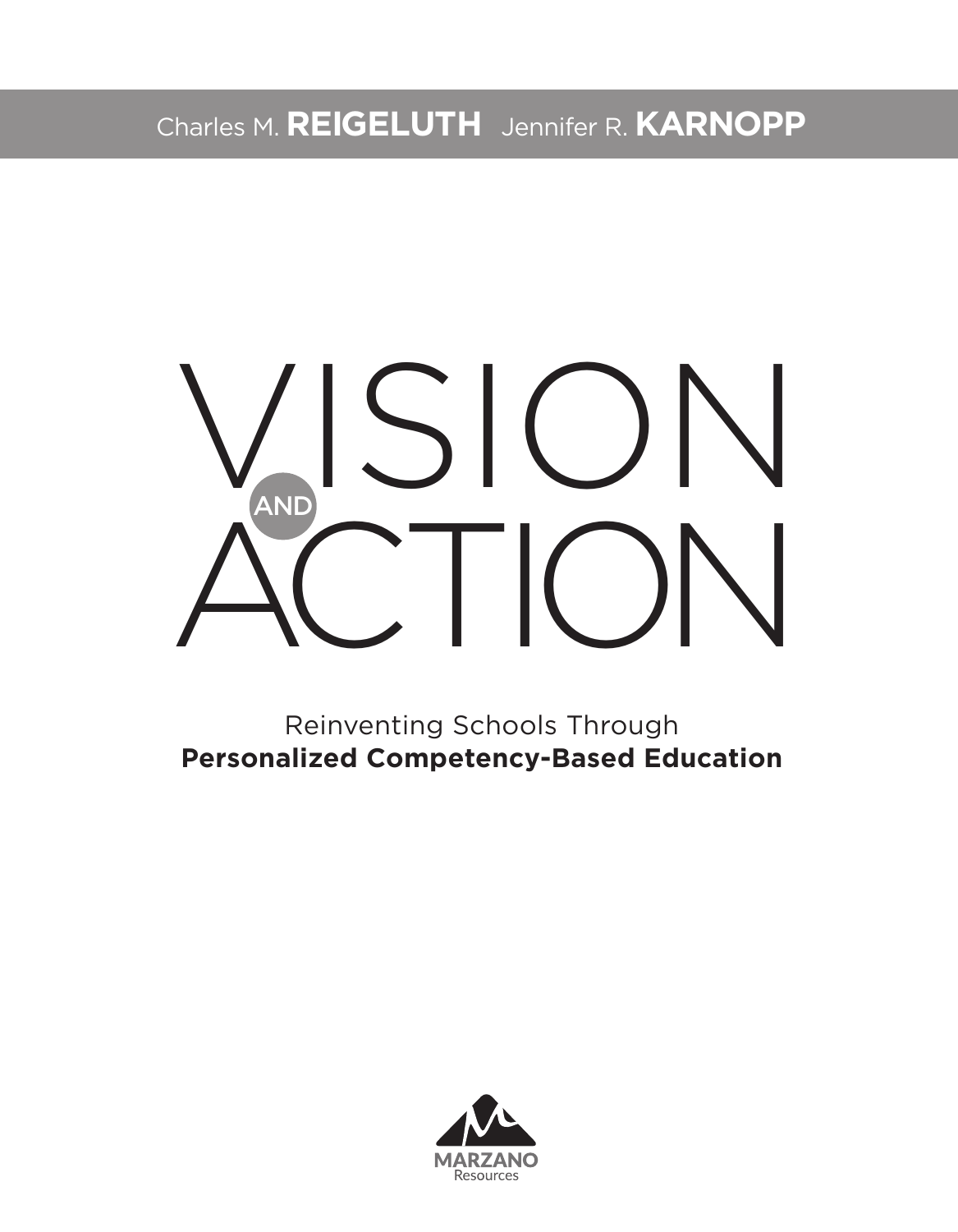Copyright © 2020 by Marzano Resources

Materials appearing here are copyrighted. With one exception, all rights are reserved. Readers may reproduce only those pages marked "Reproducible." Otherwise, no part of this book may be reproduced or transmitted in any form or by any means (electronic, photocopying, recording, or otherwise) without prior written permission of the publisher and the authors.

555 North Morton Street Bloomington, IN 47404 888.849.0851 FAX: 866.801.1447

email: info@MarzanoResources.com MarzanoResources.com

Visit **MarzanoResources.com/reproducibles** to download the free reproducibles in this book.

Printed in the United States of America

Library of Congress Cataloging-in-Publication Data

Names: Reigeluth, Charles M., author. | Karnopp, Jennifer, author. Title: Vision and action : reinventing schools through personalized competency-based education / Charles M. Reigeluth, Jennifer R. Karnopp. Description: Bloomington, IN : Marzano Resources, 2020. | Includes bibliographical references and index. Identifiers: LCCN 2019040251 (print) | LCCN 2019040252 (ebook) | ISBN 9781943360185 (paperback) | ISBN 9781943360192 (ebook)

Subjects: LCSH: Competency-based education--United States. | Individualized instruction--United States. | Educational change--United States.

Classification: LCC LC1032 .R45 2020 (print) | LCC LC1032 (ebook) | DDC 371,39/4--dc23

LC record available at https://lccn.loc.gov/2019040251

LC ebook record available at https://lccn.loc.gov/2019040252



**Production Team** *President and Publisher:* Douglas M. Rife *Associate Publisher:* Sarah Payne-Mills *Art Director:* Rian Anderson *Managing Production Editor:* Kendra Slayton *Production Editor:* Laurel Hecker *Content Development Specialist:* Amy Rubenstein *Proofreader:* Evie Madsen *Cover Designer:* Rian Anderson *Editorial Assistant:* Sarah Ludwig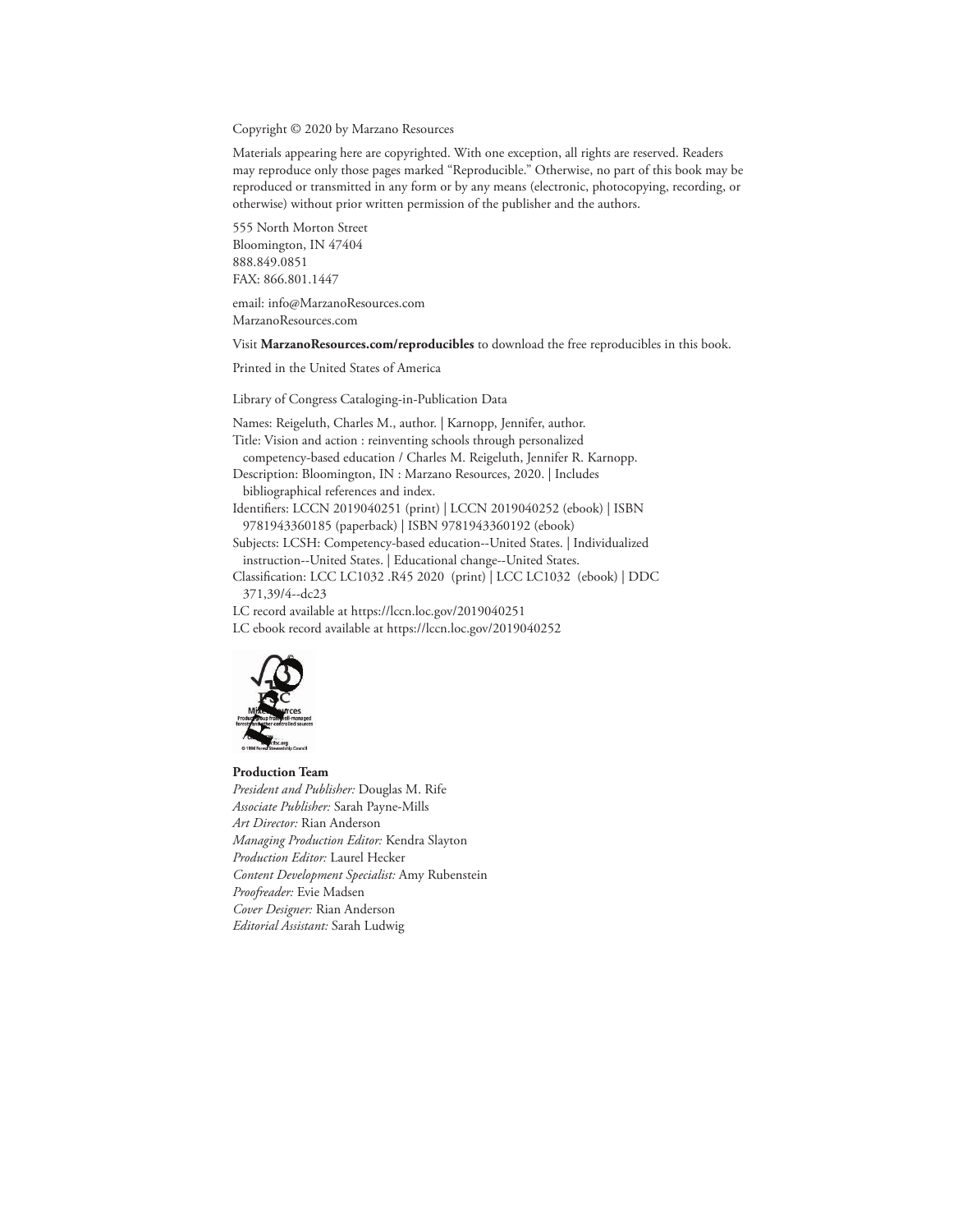# ACKNOWLEDGMENTS

The authors would like to thank Paul Jaeger and Layne Sherwood at the Minnesota New Country School and Nikolaus Namba and Barry Sommer of Lindsay Unified School District for their descriptions of their respective school systems, which provide powerful examples of personalized competency-based education.

Marzano Resources would like to thank the following reviewers:

Emily Batchelder Assistant Principal East Clayton Elementary School Clayton, North Carolina

Jennifer Evans Principal Burnham School Cicero, Illinois

Shanna Martin Social Studies Teacher and Instructional Coach Lomira Middle School Lomira, Wisconsin

Brian Stack Principal Sanborn Regional High School Kingston, New Hampshire

Chris Stogdill Principal Otte Blair Middle School Blair, Nebraska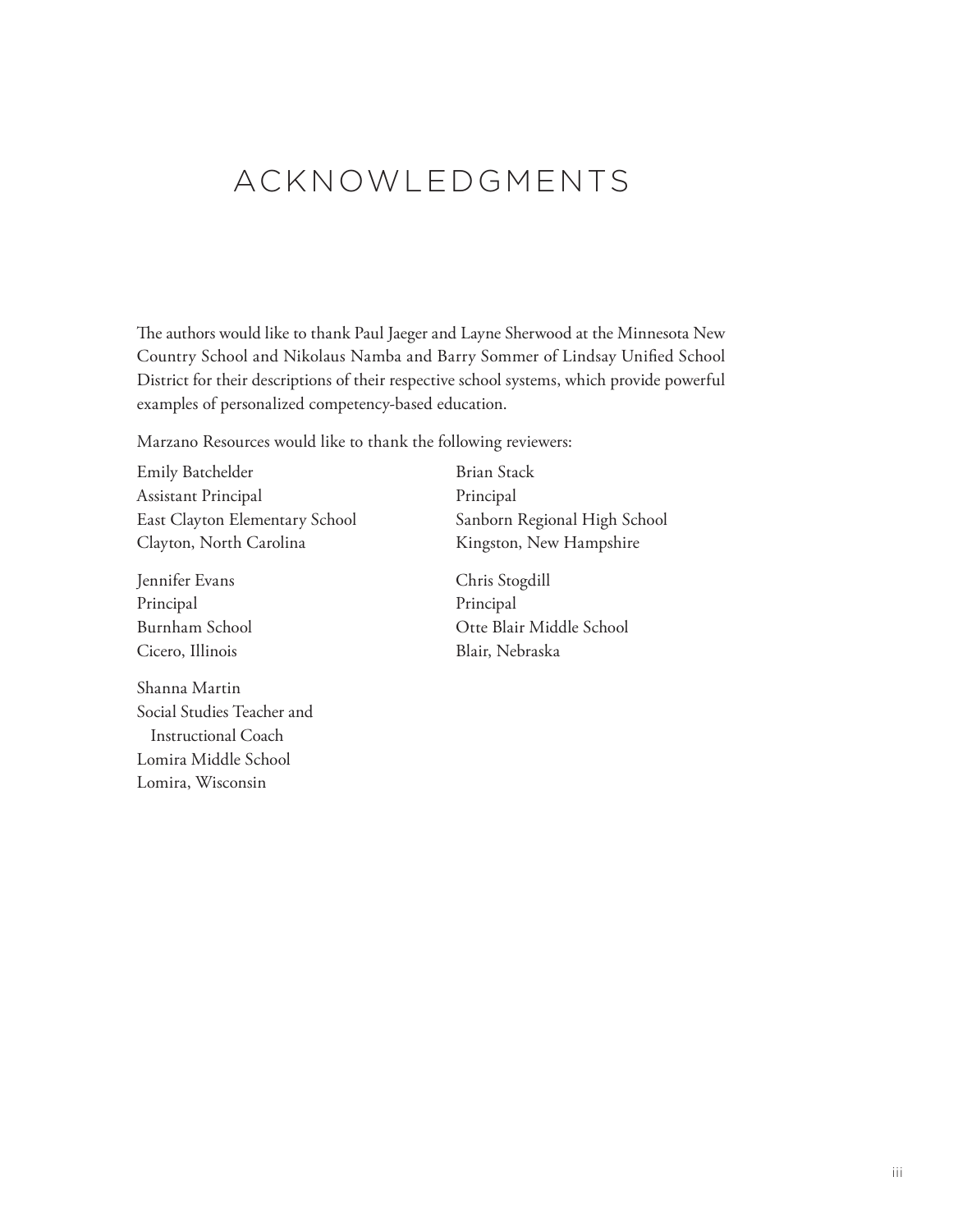Visit **MarzanoResources.com/reproducibles** to download the free reproducibles in this book.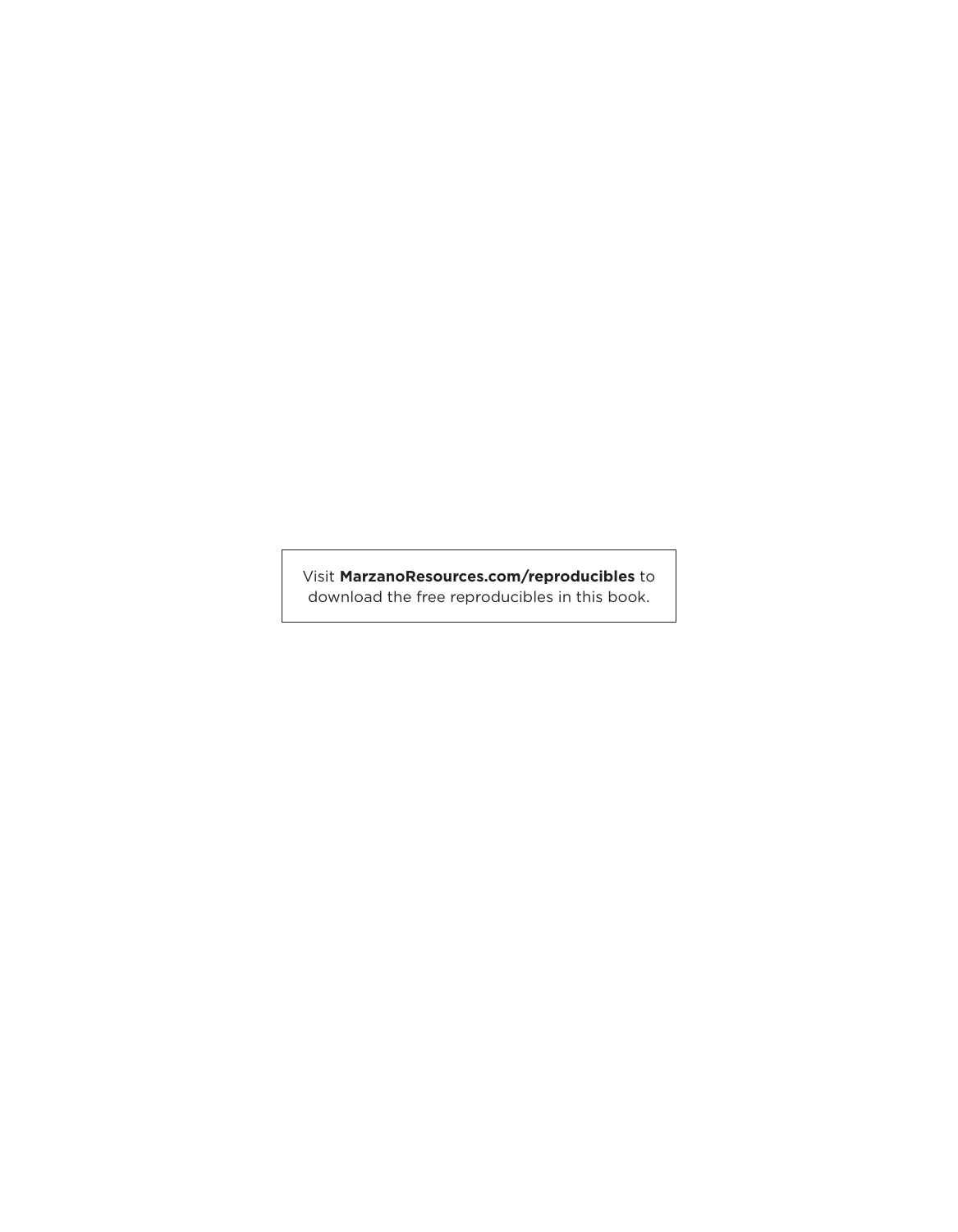# TABLE OF CONTENTS

# PART I: VISION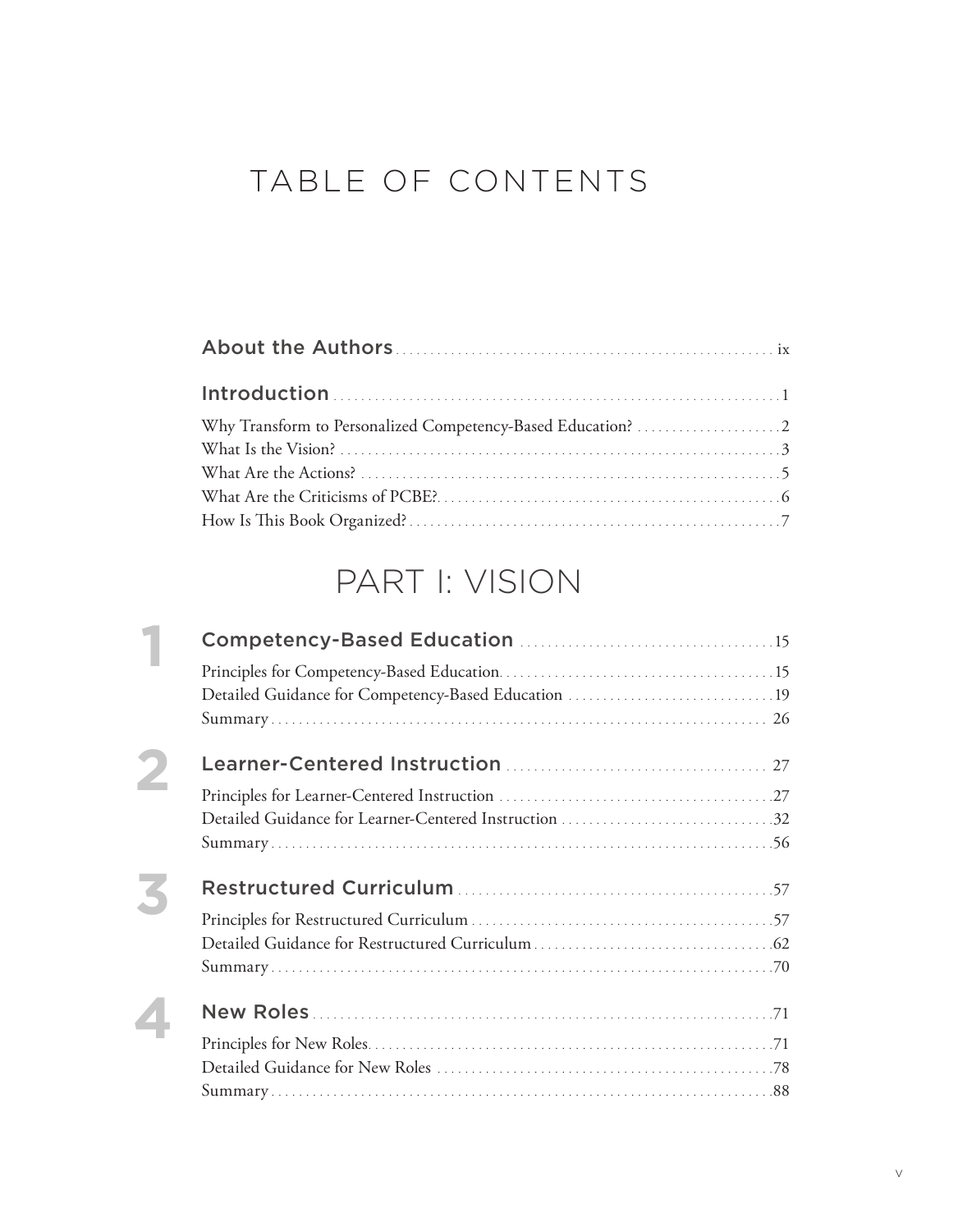| 6 |                                                         |  |
|---|---------------------------------------------------------|--|
|   |                                                         |  |
|   | Detailed Guidance for New Organizational Structures 110 |  |
|   |                                                         |  |
|   |                                                         |  |
|   |                                                         |  |
|   |                                                         |  |
|   |                                                         |  |
|   |                                                         |  |
|   | PART II: ACTION                                         |  |
|   |                                                         |  |

|  | Overview of the Change Process  147                                             |  |
|--|---------------------------------------------------------------------------------|--|
|  |                                                                                 |  |
|  |                                                                                 |  |
|  |                                                                                 |  |
|  |                                                                                 |  |
|  | Overview of Sequential Activities for the District Change Process 160           |  |
|  |                                                                                 |  |
|  | Change Process for an Independent School  189                                   |  |
|  | Overview of Sequential Activities for the Independent School Change Process 190 |  |
|  |                                                                                 |  |
|  |                                                                                 |  |
|  | Epilogue: Transforming Education  207                                           |  |
|  | Appendix A: Ideas for New Curricula  209                                        |  |
|  |                                                                                 |  |
|  | Appendix B: Helpful Resources for the Vision 211                                |  |
|  |                                                                                 |  |
|  | Schools to Consider Visiting to See Their PCBE Visions Implemented 214          |  |
|  |                                                                                 |  |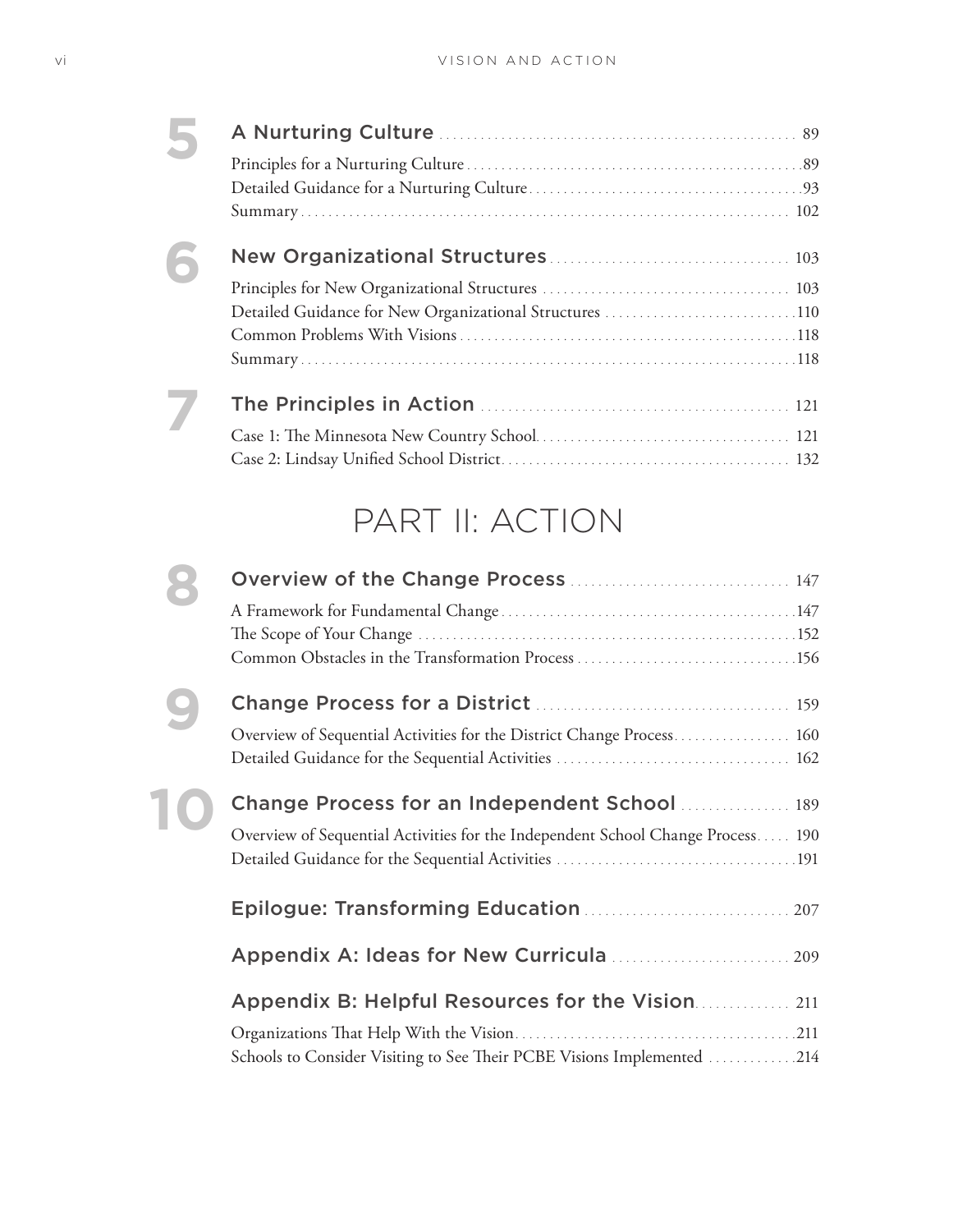| Appendix C: District Readiness Criteria 217 |  |
|---------------------------------------------|--|
| Appendix D: Helpful Resources for the       |  |
|                                             |  |
|                                             |  |
|                                             |  |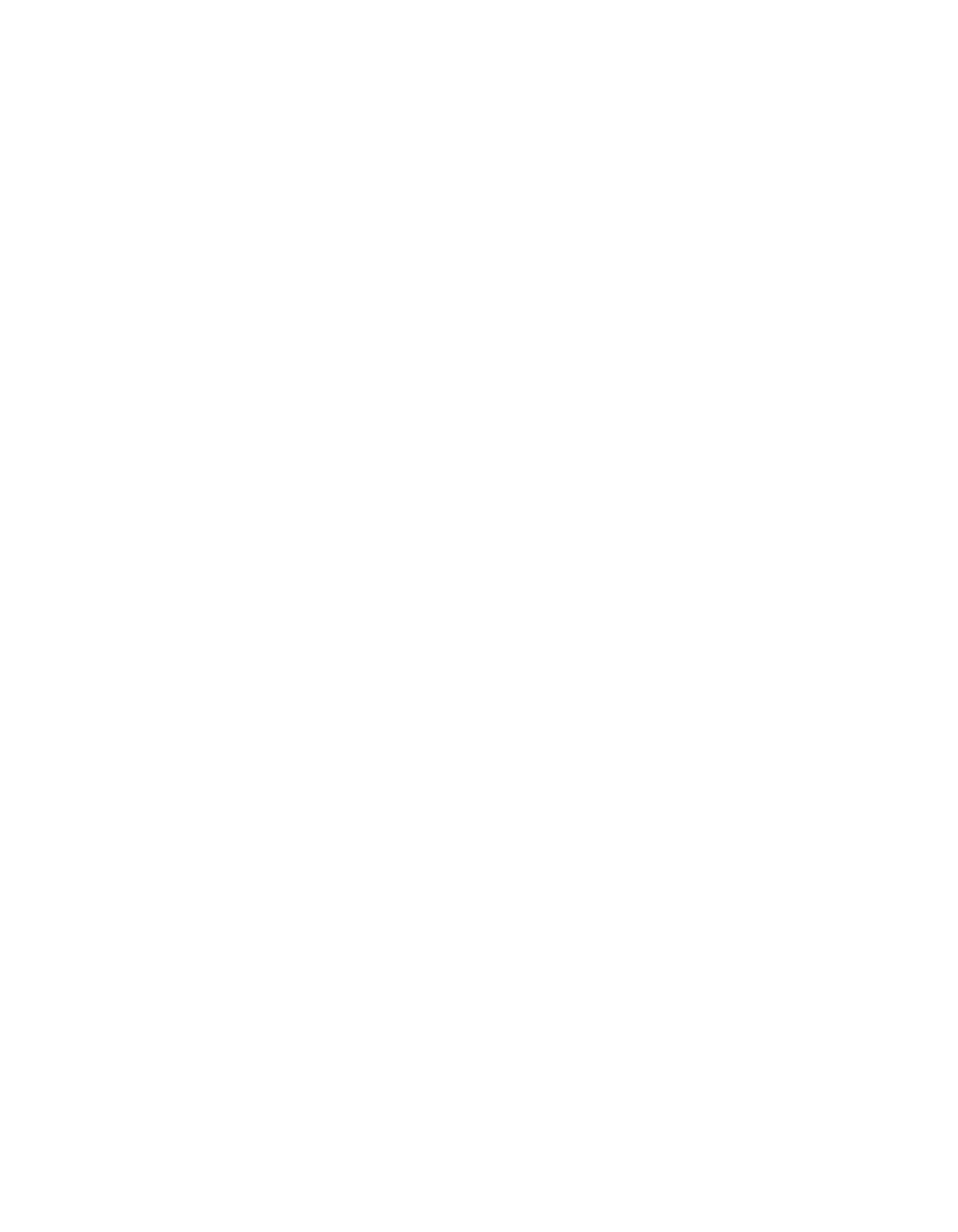# ABOUT THE AUTHORS



**Charles M. Reigeluth, PhD**, is professor emeritus at Indiana University, Bloomington. He is a distinguished educational researcher and consultant who focuses on paradigm change in education, including the design of high-quality personalized competency-based education, the design of technology systems to support such education, and the process for transforming school systems to the learner-centered paradigm of education. When he was sixteen years old, he walked out of a classroom feeling disillusioned with his educational experience

and decided to dedicate his life to making education more enjoyable and relevant to students' lives. He taught high school science for three years, was a professor in the Instructional Systems Technology Department at Indiana University for twentyfive years, and was chairman of the department for three years. He facilitated a paradigm change effort in the Decatur Township Schools in Indianapolis for eleven years to advance knowledge about how to help school systems to transform. He has devoted forty years to advancing knowledge about both what a school system should be like to better meet students' needs and interests and how to help school systems to transform to such a different paradigm of education. He is internationally known for his work on instructional methods and theories.

Charles has been a long-time member of the American Educational Research Association (AERA), Association for Educational Communications and Technology (AECT), Association for Supervision and Curriculum Development, Phi Delta Kappa, and iNACOL. He received the Honored Alumnus award from Brigham Young University's School of Education and the Distinguished Service award from AECT, where he founded the Division for Systemic Thinking and Change. He has published twelve books and almost two hundred journal articles and book chapters on those subjects, and six of his books received outstanding book of the year awards from AECT. He also received seven awards for outstanding journal article or book chapter from AERA, AECT, and International Society for Performance Improvement. His books include *Reinventing Schools: It's Time to Break the Mold* (2013) and *Instructional-Design Theories and Models, Volume IV: The Learner-Centered Paradigm of Education* (2017). He has given keynote addresses to a variety of organizations around the world, including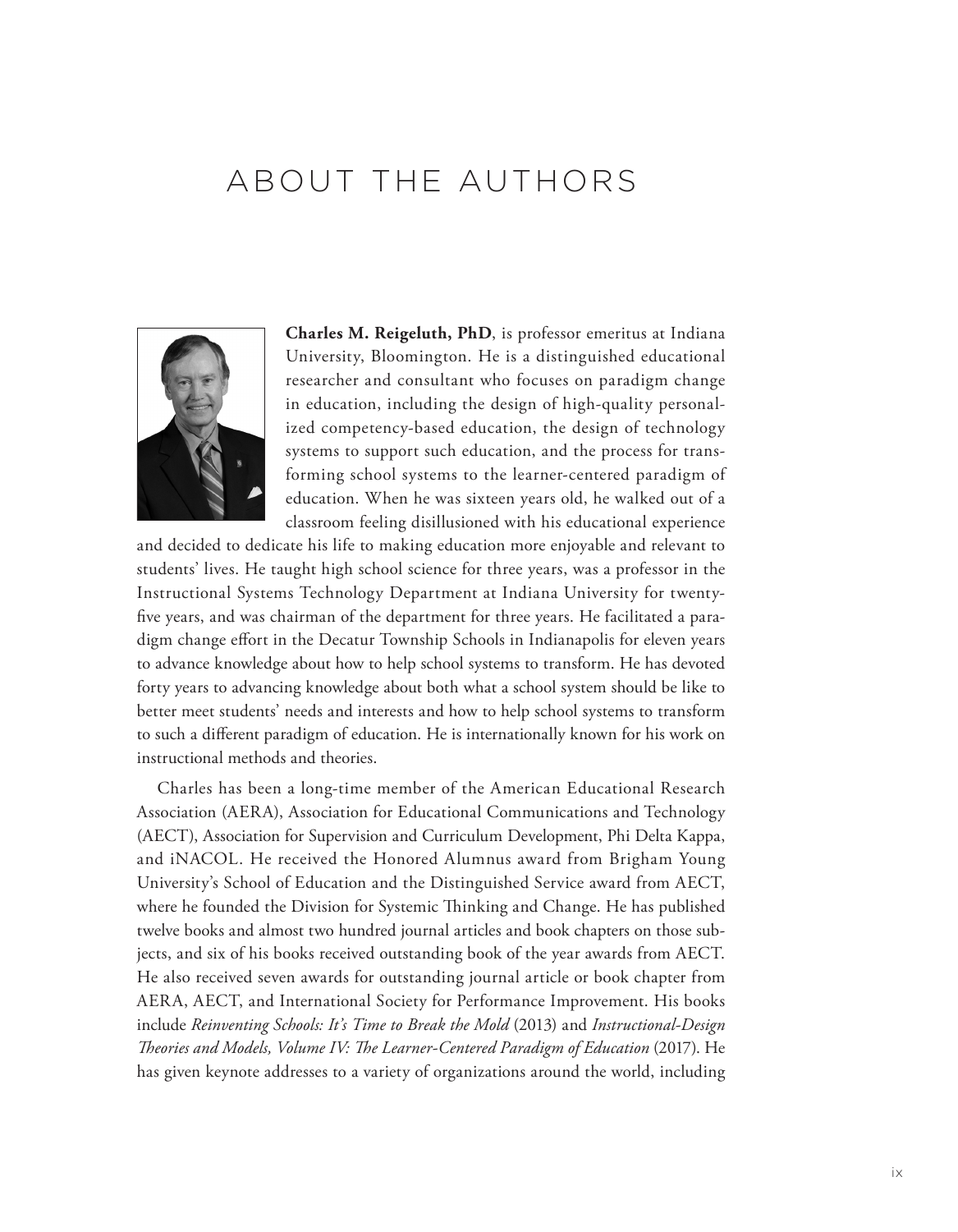the National School Boards Association and the International Conference on Media in Education in Japan.

Charles received a bachelor's degree in economics from Harvard University and a doctorate in instructional psychology from Brigham Young University.

Visit www.reigeluth.net or www.reinventingschools.net to learn more about Reigeluth's work.



**Jennifer Karnopp** is completing a PhD in education leadership and policy studies at Indiana University, Bloomington. Her dissertation examines the implementation of a districtwide change initiative in a rural context. Her experience as founding principal of a small, independent charter school in New Hampshire, which provided a personalized, competency-based learning experience to students in grades K–8, inspired Jennifer to earn her doctorate to better support other communities as well as policymakers in their efforts to engage in student-centered change. Igniting the curios-

ity of children through quality learning experiences has been the driving force behind Jennifer's varied career in education. For over twenty years she has worked in a variety of traditional and nontraditional learning environments, from developing and providing educational programing through children's museums to being a classroom teacher in traditional public and charter school classrooms, to working as a special educator. She also developed curriculum and training experiences for early childhood educators across the country through a curriculum development and training company that she founded.

Jennifer is the coauthor of *Reinventing Schools: It's Time to Break the Mold* (2013). She is also the author of three books designed to help early childhood educators create child-centered learning environments, including *Focus on Babies*, *Focus on Toddlers*, and *Family Child Care Basics*.

Jennifer received a bachelor's degree in anthropology and a master's degree in special education from Indiana University.

To book Charles M. Reigeluth or Jennifer Karnopp for professional development, contact pd@MarzanoResources.com.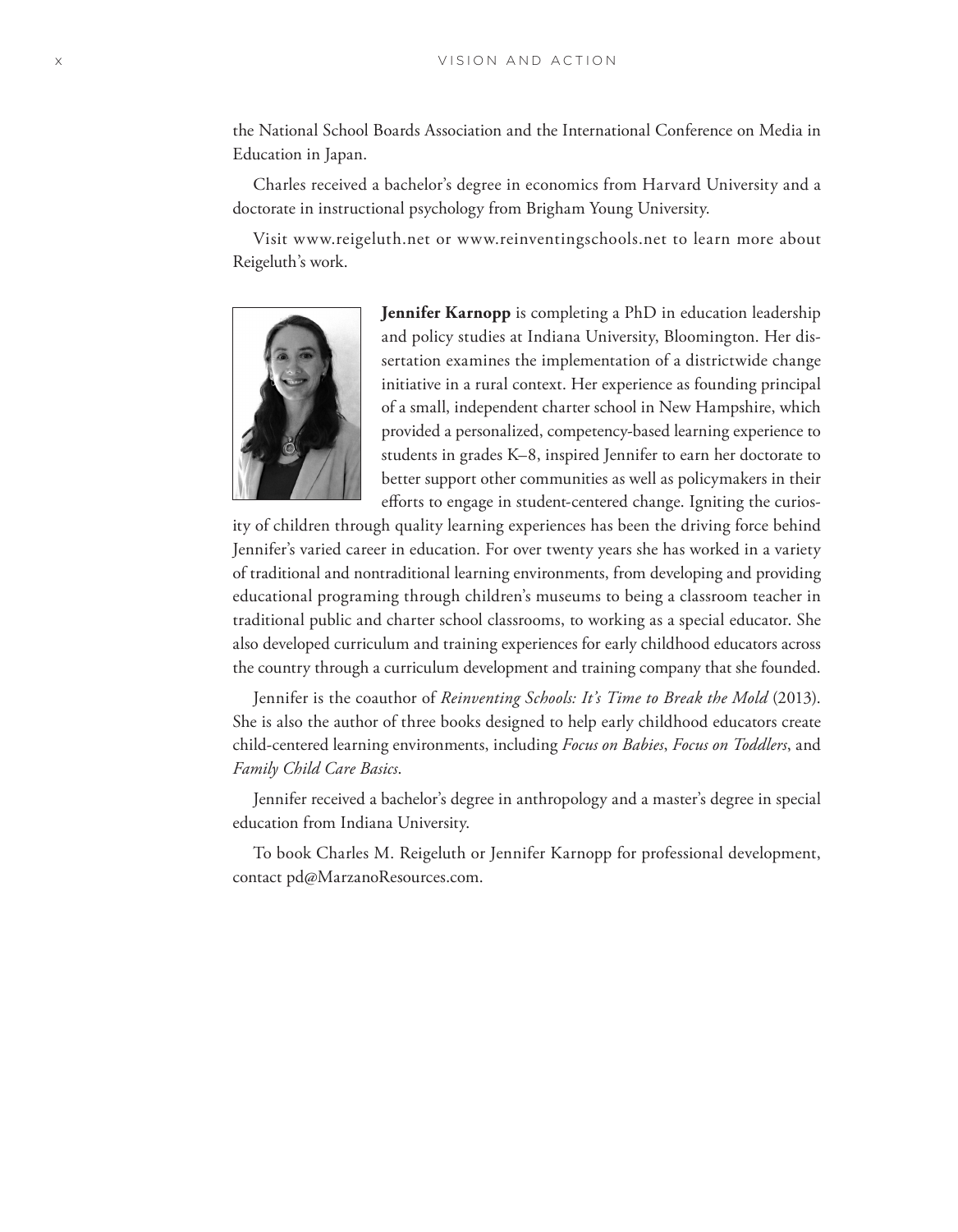## INTRODUCTION

Educators are well aware of several serious problems related to the United States educational systems.

- 1. **Equity:** The quality of education differs greatly, based largely on the socioeconomic status of the school community. The resulting lack of opportunity for poorer citizens is not only a grave social injustice, but it also deprives society of their immense talents, limits perspectives among people in positions of power, and exacerbates the growing gap between the haves and have-nots, which, if unchecked, is likely to cause serious social unrest.
- 2. **Survival:** The very existence of a public education system is under threat. Some people are so frustrated at the inability to improve their public education system that they believe the only solution is to privatize education through vouchers. This would have grave consequences for equity and would aggravate the growing problem of tribalism in the United States.
- 3. **Ethics:** Schools currently are at best neutral regarding ethical development of our youth, given the persistent bullying and cheating that occur in schools. Unethical practices of housing lenders were instrumental in causing the Great Recession that began in 2007, causing widespread suffering throughout the U.S. and the world. Unethical practices of drug manufacturers, distributors, and even doctors caused an opioid crisis that has killed more U.S. citizens than died in the Vietnam War and has had devastating effects on the lives of millions more people.
- 4. **New needs:** We are living in an increasingly complex and interconnected world, and that is bringing huge changes to all aspects of our lives. Hence, the kind of education that was needed in the industrial age—including the hidden curriculum of "sit down, be quiet, and do what you are told to do"—is no longer what's needed. This not only results in student disengagement and under-preparedness for success in life, but it also places our whole society in peril.
- 5. **A devaluing of teaching:** Teaching has become a much less attractive job, resulting in shortages of teachers and high turnover rates, with inevitable consequences for the quality of education.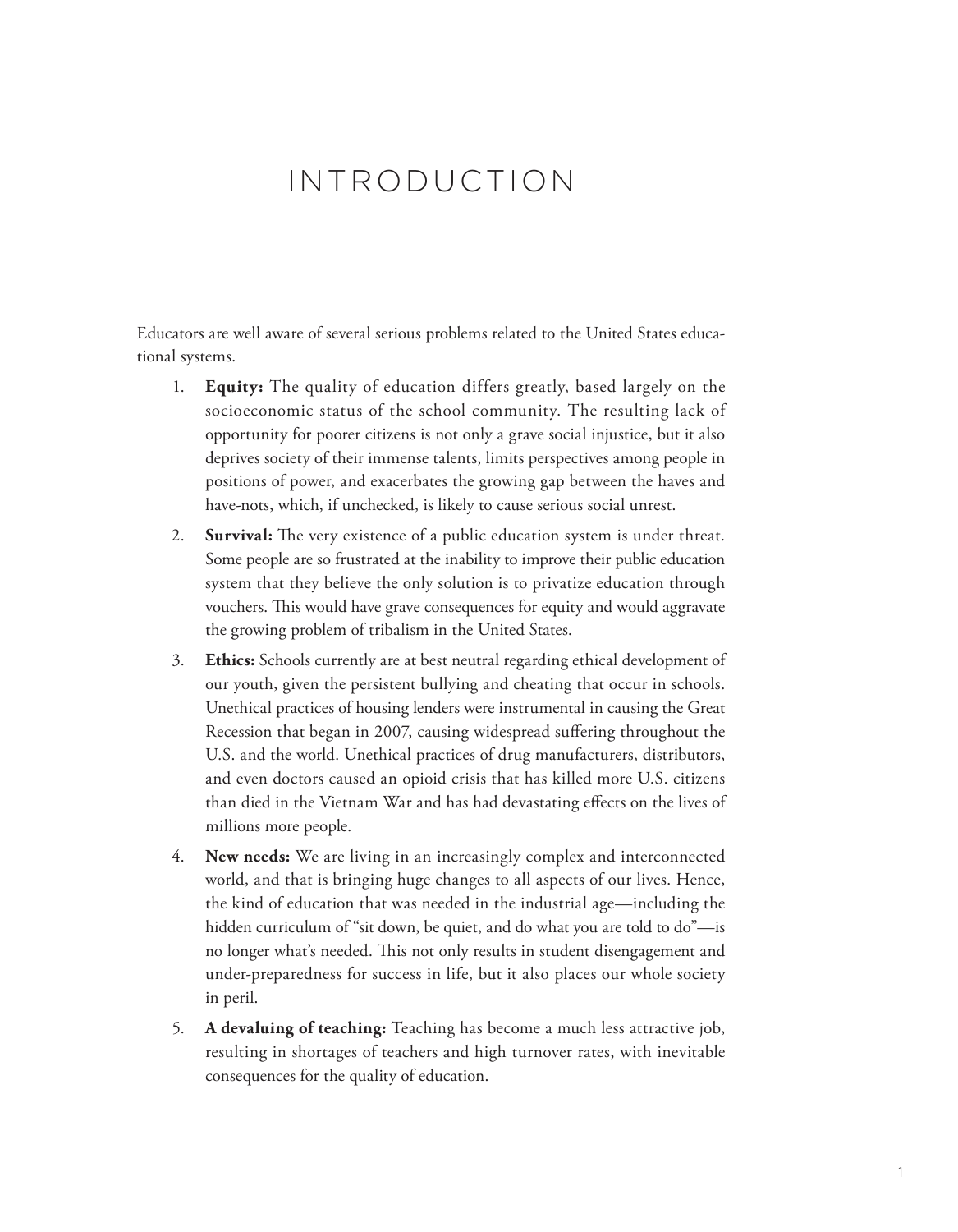These problems cannot be addressed with piecemeal reforms in our education systems—they require fundamental changes. Business as usual doesn't cut it anymore (New Commission on the Skills of the American Workforce, 2007). Teachers, administrators, and parents have the intuitive sense that the traditional approach to teaching isn't meeting the needs of today's students. But what will meet their needs and dramatically improve their schools, and how can *you* make it happen? The purpose of this book is to help teams of educators (teachers, administrators, staff, coaches, facilitators, and even board members), parents, and students to answer these questions. Personalized competency-based education and other aspects of the new paradigm of education that we call Education 3.0 are the most promising ways of effectively addressing the serious problems with U.S. education systems today. We offer proven ideas and methods both for a *vision* of personalized competency-based education and for the *action* (or process) for transforming your school or district to that vision.

This book is an extension of our previous book, *Reinventing Schools: It's Time to Break the Mold* (Reigeluth & Karnopp, 2013), which introduces six core ideas essential to personalized competency-based education. Although you need not be familiar with that resource, it contains valuable insight into why PCBE is so badly needed, and provides guidance for state and federal governments to support the local transformation of school systems. This book elaborates on those six core ideas and provides detailed guidance for how to incorporate them into your own vision and change process. This book is also a companion to *A Handbook for Personalized Competency-Based Education* by Robert J. Marzano, Jennifer S. Norford, Michelle Finn, and Douglas Finn III (2017). It builds on what has been learned at the Lindsay Unified School District in California (see *Beyond Reform: Systemic Shifts Toward Personalized Learning*) and several other pioneering schools and districts around the United States.

## Why Transform to Personalized Competency-Based Education?

There are many reasons why you should transform to personalized competency-based education (PCBE). There are many ways PCBE can be done, some of which are not very effective. If done well, PCBE will:

- **Improve student learning**, retention, transfer, and motivation (Guskey & Gates, 1986; Haynes et al., 2016; Haystead, 2010; Means, Yoyama, Murphy, Bakia, & Jones, 2009; Pane, Steiner, Baird, Hamilton, & Pane, 2017);
- **Improve what students learn**, with a greater focus on what they need to be successful in life and what their families and communities need to be healthier (Collins, 2017; Lash & Belfiore, 2017; Pane et al., 2017; Reigeluth & Vogt, 2018);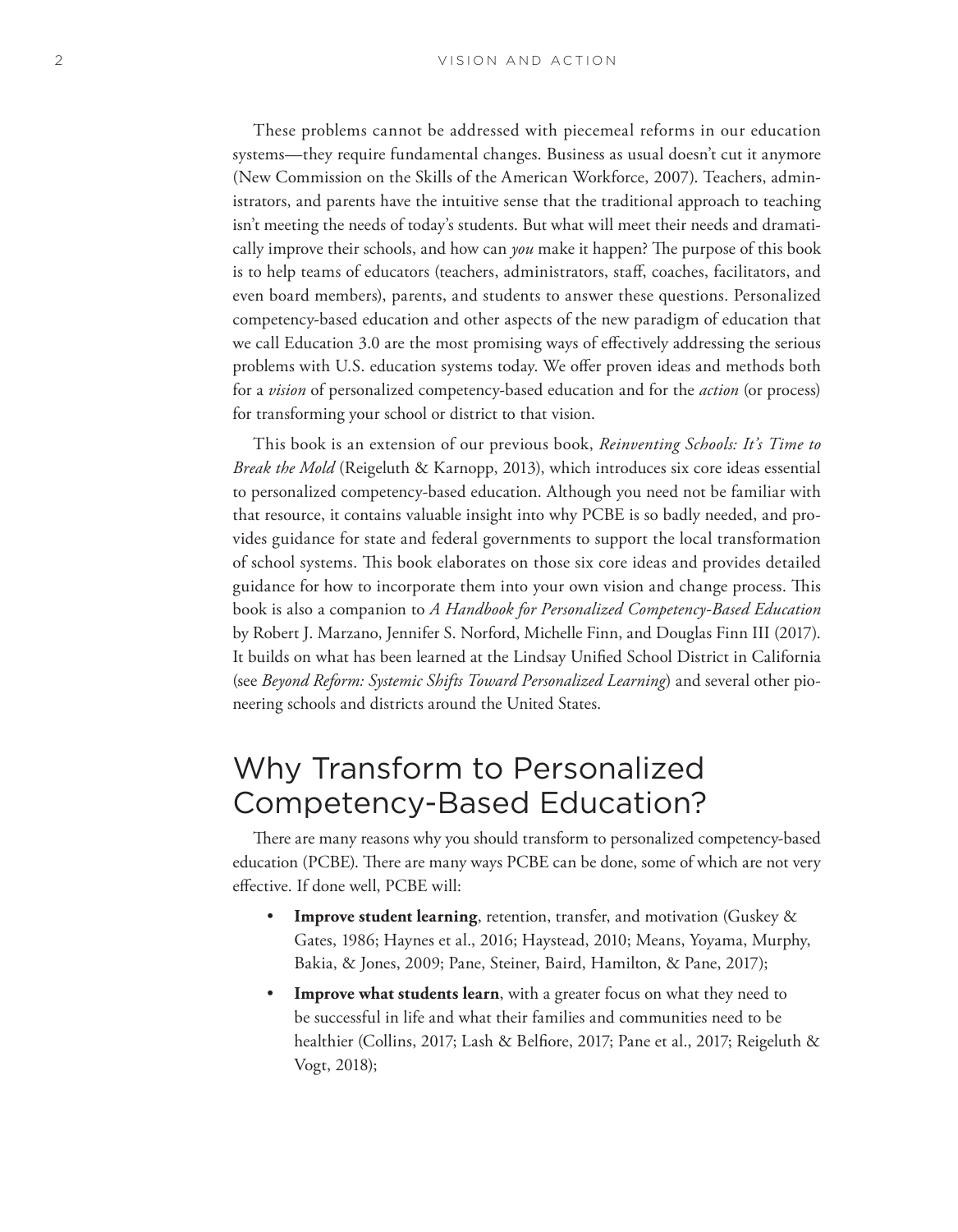- **Provide more flexibility and options** for both what and how students learn (Reigeluth & Karnopp, 2013; Thomas, Enloe, & Newell, 2005);
- **Empower students** to be more self-directed and intrinsically motivated in their learning (Thomas et al., 2005);
- **Improve equity**, not by closing achievement gaps in a one-size-fits-all curriculum, but by helping all children to reach their potential, given their individual talents and interests (Aslan & Reigeluth, 2015; Thomas et al., 2005);
- **Lower the cost** of education, especially by lowering administrative costs (Egol, 2003; Reigeluth, 2018);
- **Reduce the bureaucracy**, empowering teachers and empowering parents to play a larger role in their children's education (Reigeluth, 2018); and
- **Improve the quality of life for educators**, and consequently reduce the teacher shortage and improve teacher quality (Reigeluth, 2018).

So how can you do PCBE well? This is a matter of vision.

## What Is the Vision?

In today's fractured society, it is not easy for your school system to come up with a shared vision of education that will meet students' needs as they face an uncertain and rapidly changing future. To tackle this task, it is important to think about changes in both *what* students learn and *how* they learn it.

#### **What Students Learn**

What students need to learn has been changing dramatically as we evolve deeper into the post-industrial age, partly because information is so readily available through the internet, partly because knowledge work is replacing manual labor as the predominant form of work, and partly because our society and its institutions and tools are becoming so much more complex.

We suggest that the major criterion for deciding what students learn should be its relevance to students' current and future lives—what they need to learn to become happy, successful adults who contribute to their communities. Several influential educators (for example, Collins, 2017; Prensky, 2016) propose that the curriculum should focus on helping each student find their passion, cultivate their individual talents to pursue that passion, and develop the skills necessary to achieve their goals, such as the ability to think critically, problem solve, and learn how to learn. This requires more than piecemeal changes to the curriculum—more than just adding some new courses. It requires a fundamental change, which we describe in chapter 3 (page XX).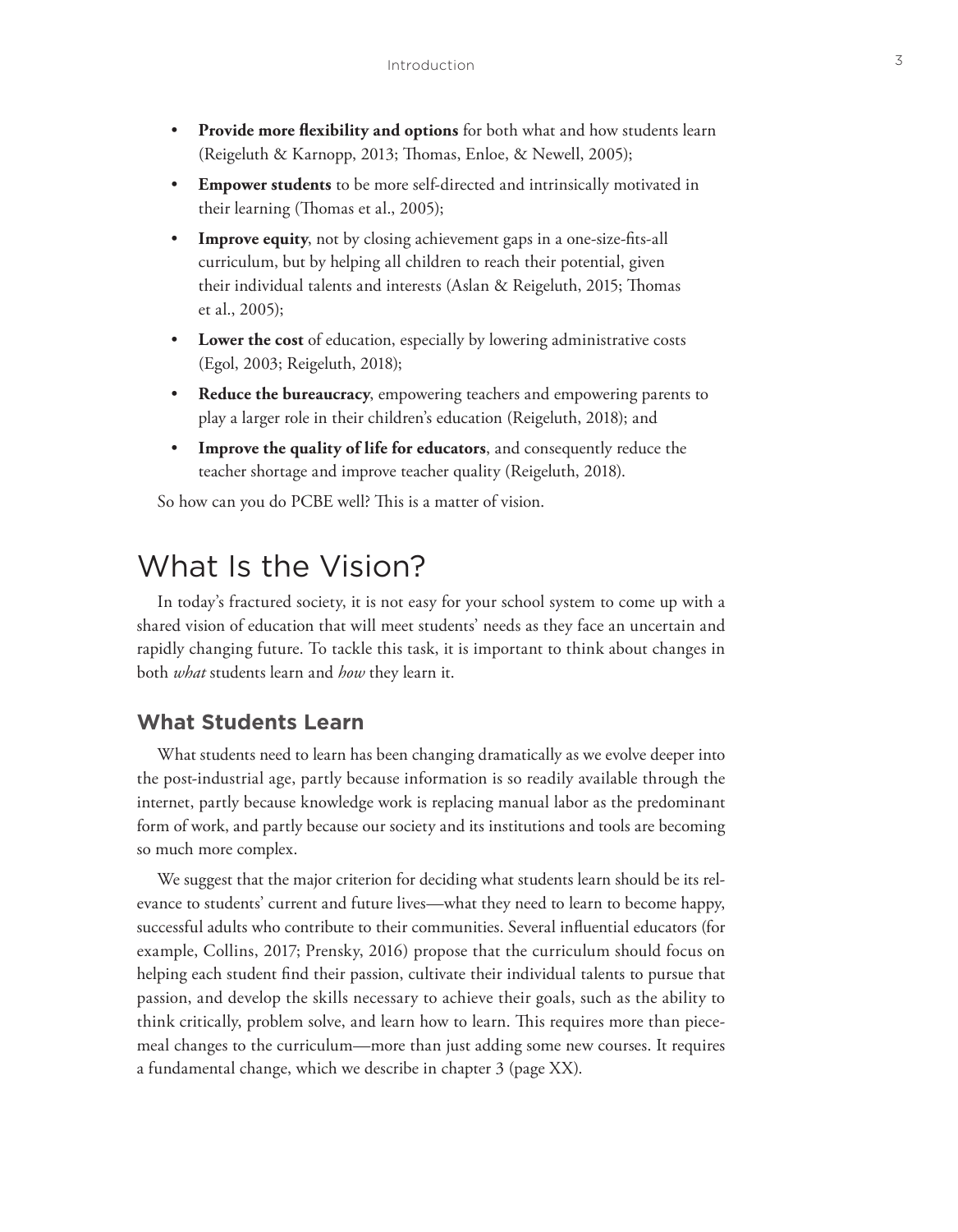#### **How Students Learn**

How students learn has also been changing dramatically in the post-industrial age, partly because learning sciences and instructional theory have greatly improved our understanding of how people learn and how best to help them learn, and partly because technological tools that can personalize learning have become more powerful. We suggest there are three keys to maximizing student learning: (1) student motivation, (2) scaffolding to support learning, and (3) a supportive learning environment.

- 1. **Motivation:** You can't make a student learn. To maximize student learning, you must motivate the student to learn. Psychologist David McClelland (1987) identified three powerful motivators in his Three Needs Theory: the need for achievement, the need for affiliation, and the need for power. Instruction is more or less motivating to the extent that it addresses all three needs. PCBE addresses the *need for achievement* through a competency-based approach to learning that emphasizes real-world accomplishments. Student progress is based on mastery rather than time, so every student feels a sense of pride and accomplishment, and students learn by doing authentic projects that impact the student's world. PCBE addresses the *need for affiliation* through collaborative learning in a supportive environment. It also fulfills the *need for power* through self-directed learning with agency, voice, choice, and development of grit (Dweck, 2016).
- 2. **Scaffolding:** Motivation alone cannot maximize learning. Students also need personalized support that empowers them—*scaffolding*. This scaffolding may entail *adjusting* the difficulty or complexity of each project, *coaching* the student during performance on the project, or *tutoring* the student in new knowledge, skill, or understanding just before it's needed in the project (Reigeluth, Myers, & Lee, 2017).
- 3. **Supportive learning environment:** Finally, a caring, supportive learning environment is essential to maximize student learning. It's been said that if a student doesn't think that you care, the student doesn't care what you think. This requires building relationships that endure over more than just one year and includes relationships among students as well as relationships between students and the teacher. Caring means that the teacher knows about personal difficulties each student faces and helps the student deal with them. Traumainformed teaching, a growing school movement that places students' social and emotional needs at the center of the schooling experience, is an example of this.

#### **Systems Thinking for the Vision**

Transforming what students learn and how they learn it requires systems thinking. Educational reforms have often focused on changing one part of a school system at a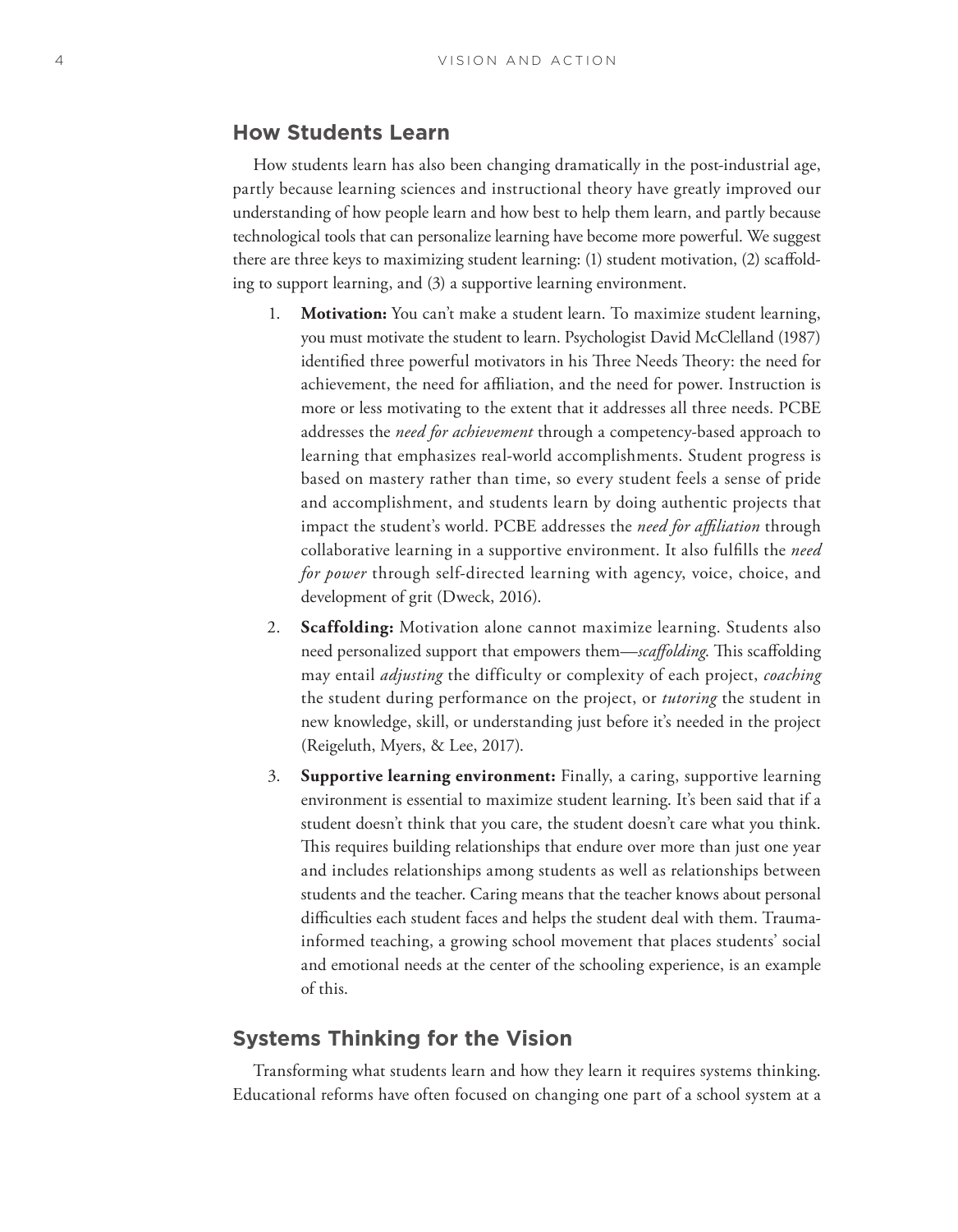time: open classrooms, personalized learning, self-directed learning, project-based learning, collaborative learning, computers in the classroom, site-based management, and the list goes on. Each of these is good. The problem is that most of these individual changes are incompatible with the other parts of the school system, thereby reducing their potential benefits and endangering their sustainability. For example, we know an elementary school in the Midwest that decided to move to competency-based learning and placed students in math classes according to their skill, rather than their age. But the school still used teacher-centered, large-group instruction. As a result, all students in the class moved on to a new topic at about the same time. So, the competency-based approach had become a form of large-scale tracking, and poor test results killed the effort.

To successfully maximize student learning, we must pay attention to which other parts of the school system must change to support any important shift we want to make. As Marzano and colleagues (2017) put it in *A Handbook for Personalized Competency-Based Education*, "For a PCBE system to be effective, it must be designed so that each piece works in concert with the other pieces" (p. 10). This is the essence of truly systemic change, or paradigm change (Reigeluth & Karnopp, 2013). A *paradigm* is a completely different pattern and structure for a system. It is more comprehensive than a model there can be many models within a single paradigm. In educational systems, the oneroom schoolhouse is one paradigm (for the agrarian age), the current teacher-centered factory model of education is another (for the industrial age), and the personalized competency-based paradigm is a third (for the information or digital age).

Only paradigmatic change can help teachers maximize student learning and prepare students for the future. Paradigm change is not new to education. The one-room schoolhouse, or agrarian-age paradigm, was different from the industrial-age paradigm that predominates today (Reigeluth & Karnopp, 2013). We call these *Education 1.0* and *Education 2.0*. The personalized competency-based paradigm, or post-industrial paradigm, is *Education 3.0*.

### What Are the Actions?

It will not be easy to implement the vision for personalized competency-based education (PCBE) that your team develops. Many aspects of your school or district will need to be changed at once, because the success of each change depends on the other changes. Fortunately, much has been learned about how to succeed at paradigm change. For example, the actions (transformation process) must include many stakeholders and give them ownership over the process to reduce resistance to the changes. The process must operate by building consensus, rather than by majority rule. Finally, the process must recognize that changes in mindsets and other kinds of learning are the most important outcomes of the effort.

Transforming to PCBE is a difficult and treacherous process. The guidance we offer in this book will help your team succeed in this essential undertaking for the future of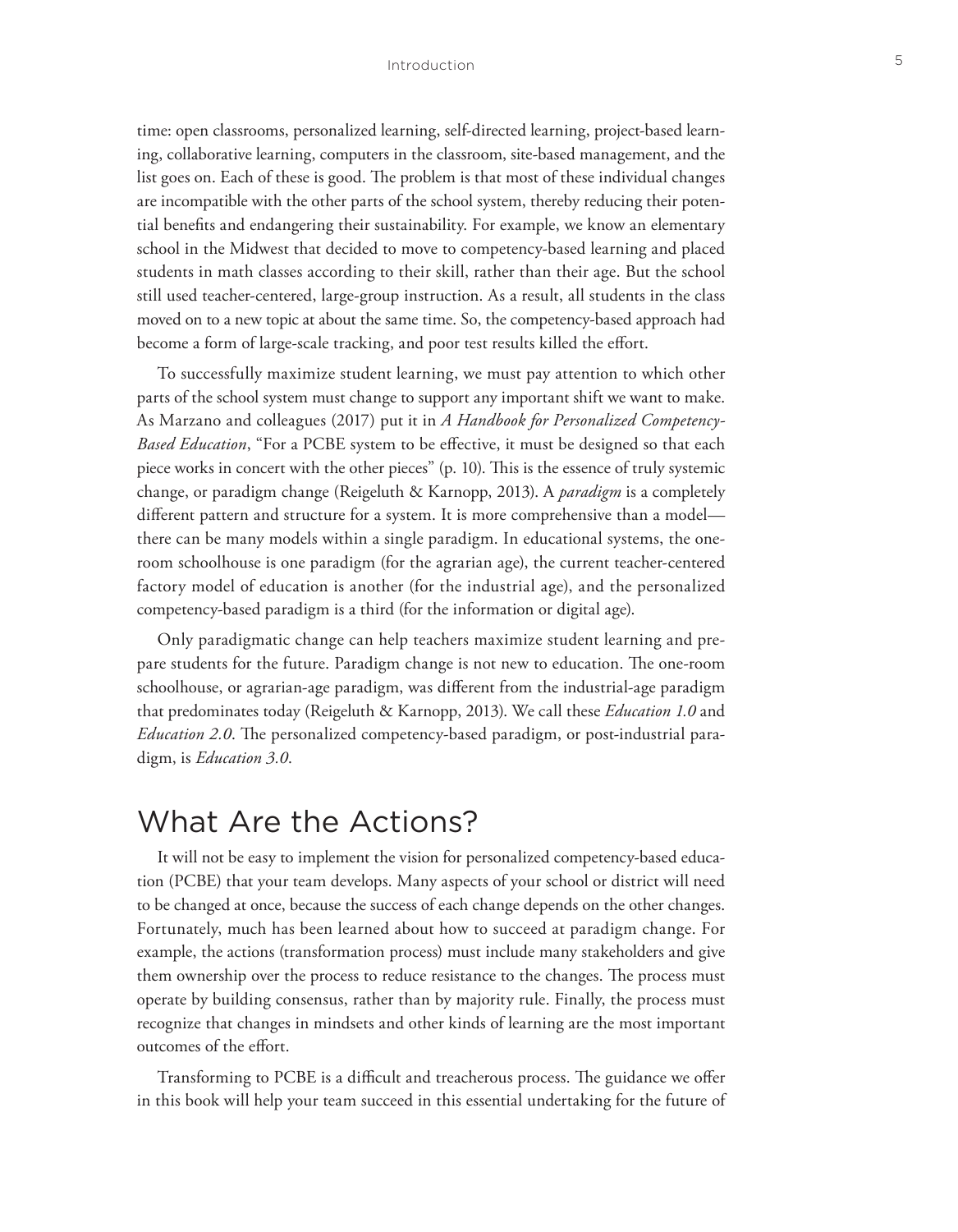our children. We offer guidance about the transformation process for a whole school district and for individual schools. But we caution that it is not wise to try to transform an individual school within a school district, because it will become incompatible with the rest of the district, which will then automatically try to change it back. Many successful pilot schools have been unsustainable as a result.

## What Are the Criticisms of PCBE?

As described in the preceding sections, personalized competency-based education has a laudable and needed goal: all students achieving mastery of whatever they are attempting to learn. Yet some people are critical of it (Herold, 2017). Why? At the root of the criticisms is a lack of conceptual clarity. PCBE is many different things to different people. There are many ways to do PCBE, and many of them don't work well.

Personalized learning alone is a one-legged stool. So is competency-based education alone. There are four parts of competency-based education—competency-based approaches to (1) student progress, (2) student assessment, (3) learning targets, and (4) grading and student records—but they are not always used together. To work effectively, all four parts of competency-based education should be used together, along with personalized, collaborative, project-based, and self-directed learning—all supported with appropriate technological tools and teacher training. If you try to implement one of these at a time, your stool will fall over long before you can assemble all the legs.

Table I.1 (page XX) shows some conceptualizations of PCBE that are destined to disappoint, along with remedies to those flawed conceptualizations.

| <b>Flawed Conceptualizations</b>                                                                                   | <b>Remedies</b>                                                                                                                                               |
|--------------------------------------------------------------------------------------------------------------------|---------------------------------------------------------------------------------------------------------------------------------------------------------------|
| Students working alone on computers                                                                                | Also using collaborative projects<br>extensively                                                                                                              |
| Competencies as small, separate<br>objectives                                                                      | Using more comprehensive objectives<br>that are more meaningful and<br>address higher, deeper, integrated,<br>and sometimes unmeasurable kinds<br>of learning |
| Assessment and remediation as separate<br>events at the end of a considerable<br>amount of instruction             | Integrating assessment with the<br>instruction, so the instruction provides<br>whatever remediation may be needed                                             |
| Using traditional bell-curve grading when<br>evaluating mastery of competencies                                    | Moving to records in the form<br>of proficiency scales and lists of<br>competencies mastered                                                                  |
| Maintaining time-based student progress<br>where competencies must be mastered<br>within a specific timeframe      | Changing to continuous (learning-based)<br>student progress for each student                                                                                  |
| Assessing a whole set of competencies<br>at once and passing a student if 60 or 70<br>percent of them are mastered | Identifying critical competencies and<br>ensuring mastery of each one                                                                                         |

#### **Table I.1:**

Flawed Conceptualizations of PCBE and Corresponding Remedies